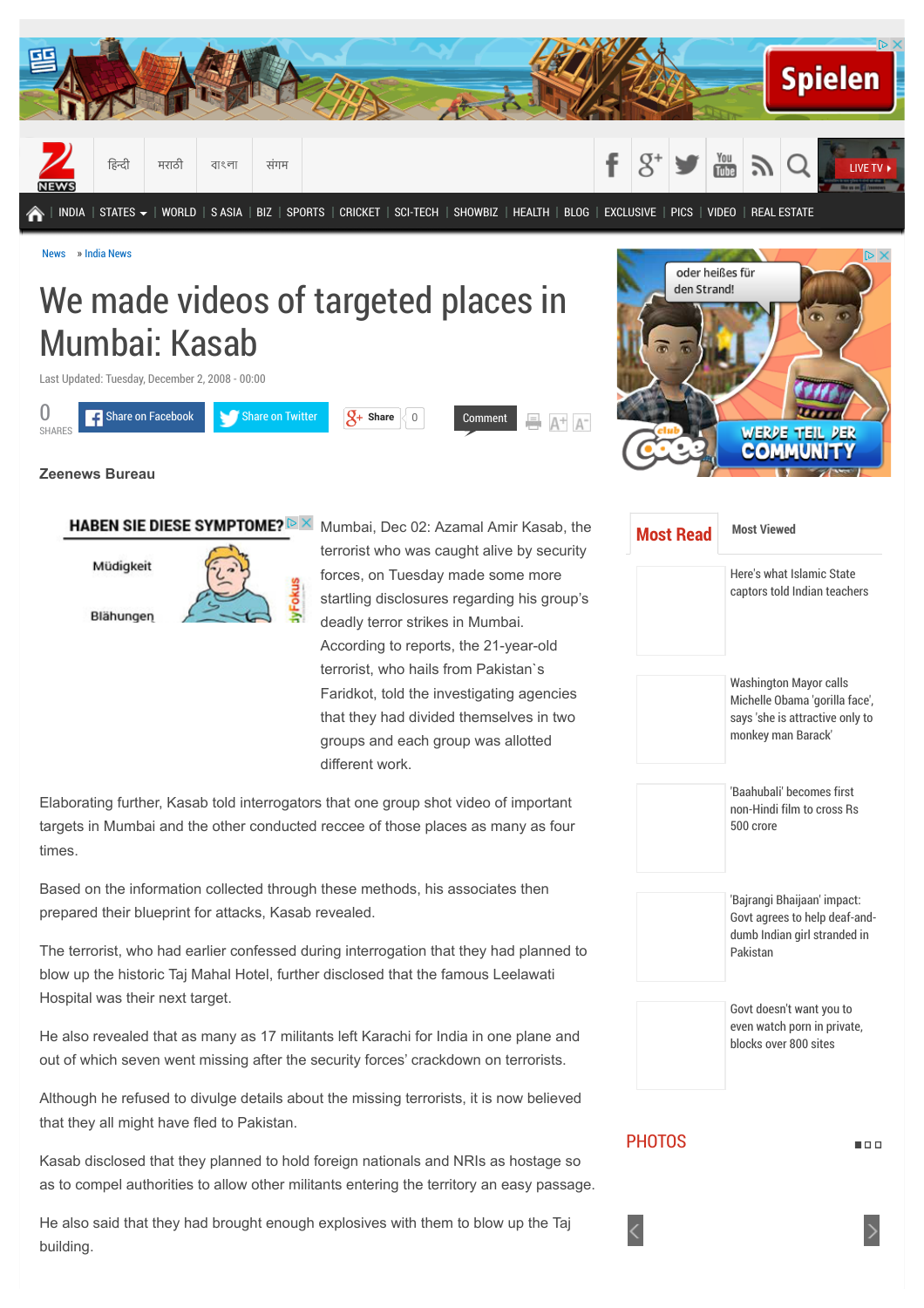Kasab had earlier told investigating officials that they wanted to replicate Islamabad's JW Marriot Hotel attack, do a 9/11 in India, and reduce the Taj Hotel building – a symbol of India's economic prosperity – to rubble.

Azam and his accomplice had opened fire at Mumbai's CST station last Wednesday night before moving to Metro Cinema and then to Girgaum Chowpatty in a stolen car. There, they were intercepted by a team from the Gamdevi police station. In the ensuing encounter, Kasab's accomplice was killed and he himself was injured and caught alive.

The lone terrorist nabbed by National Security Guards (NSG) commandos has reportedly told his Mumbai Police interrogators that he and his 39 colleagues were given the impression that they would come back alive after carrying out their mission of mayhem in India's commercial capital.

According to Kasab, Lashkar-e-Taiba had trained all terrorists in marine warfare. As per one report, they received training in a special course called Daura-e-Shifa which converts a routine terror strike and into a specialized commando raid.

According a newspaper report, Kasab has revealed the name of his fellow jihadis, all Pakistani citizens, as Abu Ali, Fahad, Omar, Shoaib, Umer, Abu Akasha, Ismail, Abdul Rahman (Bara) and Abdul Rahman (Chhota).

#### **Mumbai police issues advisory to citizens assuring safety**

Multiple>

First Published: Tuesday, December 2, 2008 - 00:00

#### TAGS:

#### **FROM AROUND THE WEB**



[The Human Trafficker](http://www.ozy.com/true-story/the-human-trafficker/40035?utm_source=Outbrain&utm_medium=CPC&utm_campaign=INTL%20-%20All%20Clicks%20ALL%20Devices)  $07Y$ 



[How Math Is Making Our Highways](http://www.ozy.com/acumen/how-math-is-making-our-highways-crumble/41459?utm_source=Outbrain&utm_medium=CPC&utm_campaign=INTL%20-%20All%20Clicks%20ALL%20Devices) Crumble OZY



[And So It Began](http://plarium.com/en/strategy-games/sparta-war-of-empires/?plid=67283&pxl=outbrain&publisherid=SP_EN_ROW_New_Pool_Test)… Sparta: War of Empires Sparta



[This U.S. President Married a](http://www.ozy.com/flashback/this-us-president-married-a-college-coed/41605?utm_source=Outbrain&utm_medium=CPC&utm_campaign=INTL%20-%20All%20Clicks%20ALL%20Devices) College Coed OZY



[10 foods to improve your mood](http://guuglr.info/10-foods-to-improve-your-mood/) Guuglr.INFO



Do You Wash Your Hair Daily? 7 [Reasons It's Doing More Harm Than](http://guuglr.info/do-you-wash-your-hair-daily-7-reasons-its-doing-more-harm-than-good/) Good Guuglr.INFO



| It's anti-democracy, says<br>Congress on MPs' suspension                          |
|-----------------------------------------------------------------------------------|
| Vyapam scam has destroyed<br>future of young people in MP:<br><b>Rahul Gandhi</b> |
| IAS Officer becomes victim of<br>sexual harassment, posts her<br>tale on FB       |
| AAP leader Somnath Bharti<br>provokes anger for sexist<br>comment                 |

## MORE FROM OTHER SECTIONS